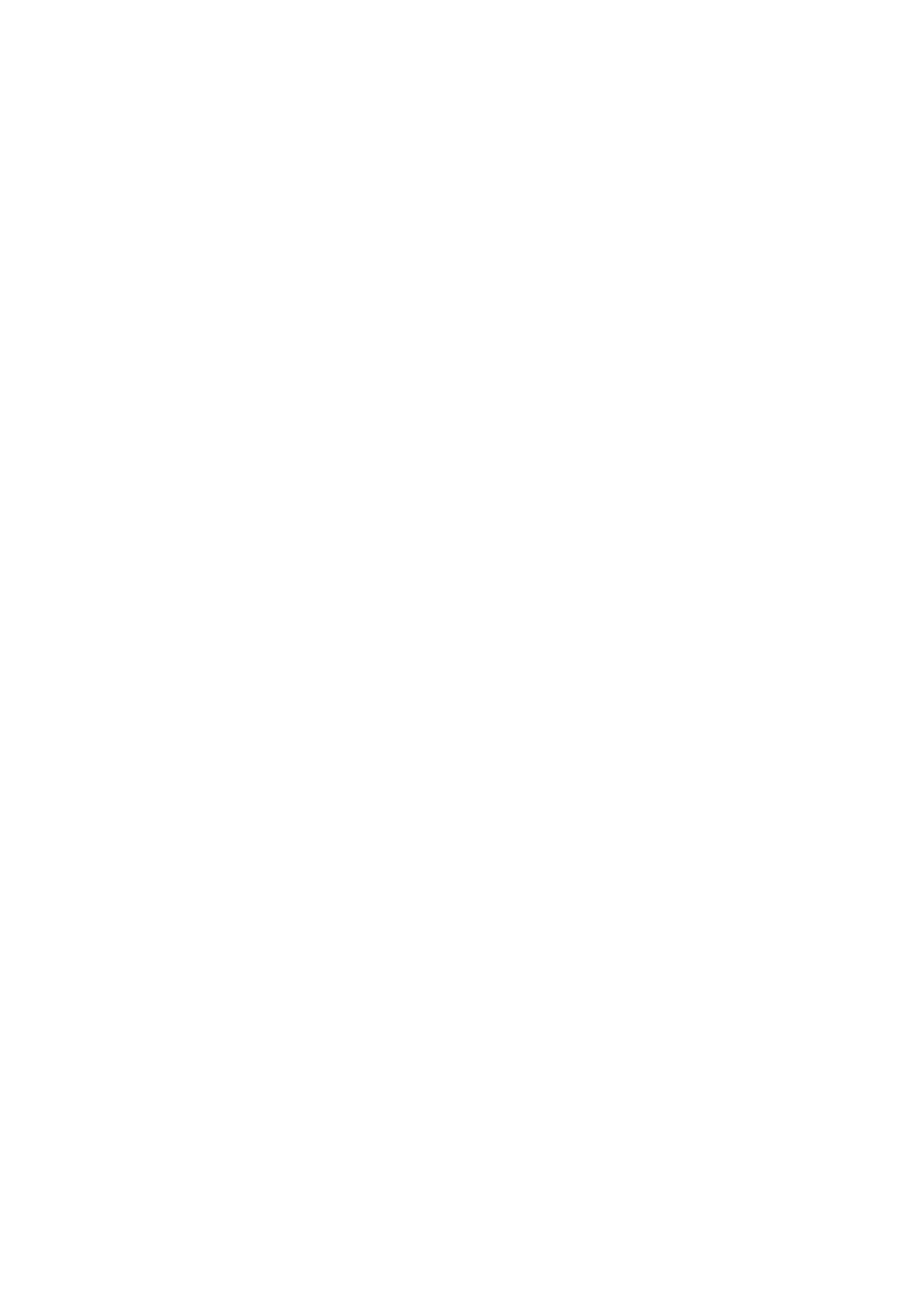*This PUBLIC BILL, originated in the LEGISLATIVE COUNCIL and, having this day passed, is now ready for presentation to the LEGISLATIVE ASSEMBLY for its concurrence.*

*Legislative Council*

*Clerk of the Parliaments.*



New South Wales

## **Law Enforcement and Other Legislation Amendment Bill 2007**

Act No , 2007

An Act to amend the *Law Enforcement (Powers and Responsibilities) Act 2002*, the *Terrorism (Police Powers) Act 2002*, the *Crimes (Serious Sex Offenders) Act 2006* and other Acts to make further provision with respect to police powers and serious sex offenders; and for other purposes.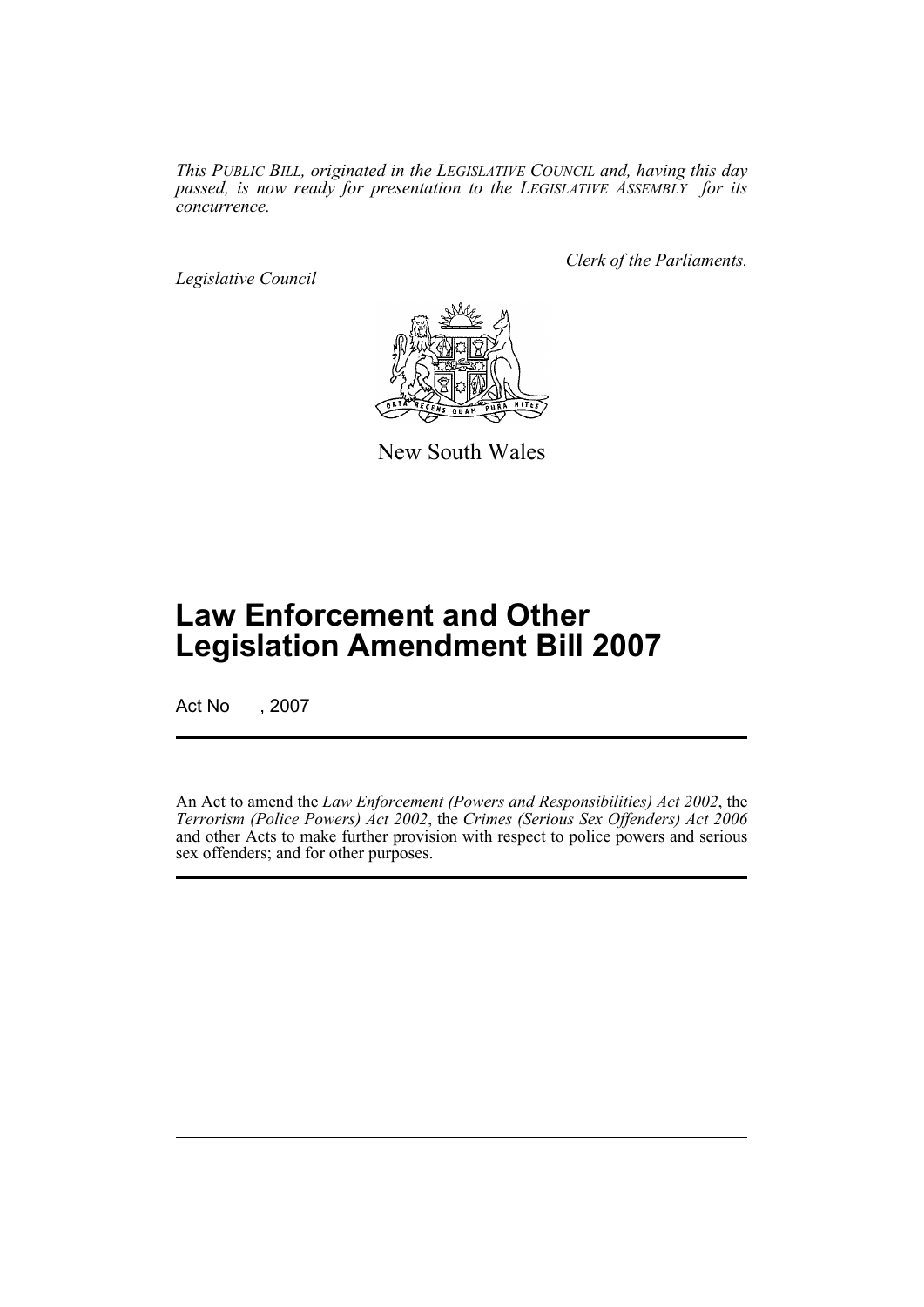<span id="page-3-3"></span><span id="page-3-2"></span><span id="page-3-1"></span><span id="page-3-0"></span>

| 1                   |
|---------------------|
| 2                   |
| 3<br>4              |
| 5                   |
| 6<br>$\overline{7}$ |
| 8<br>9              |
| 10                  |
| 11<br>12            |
| 13                  |
| 14<br>15            |
| 16<br>17            |
|                     |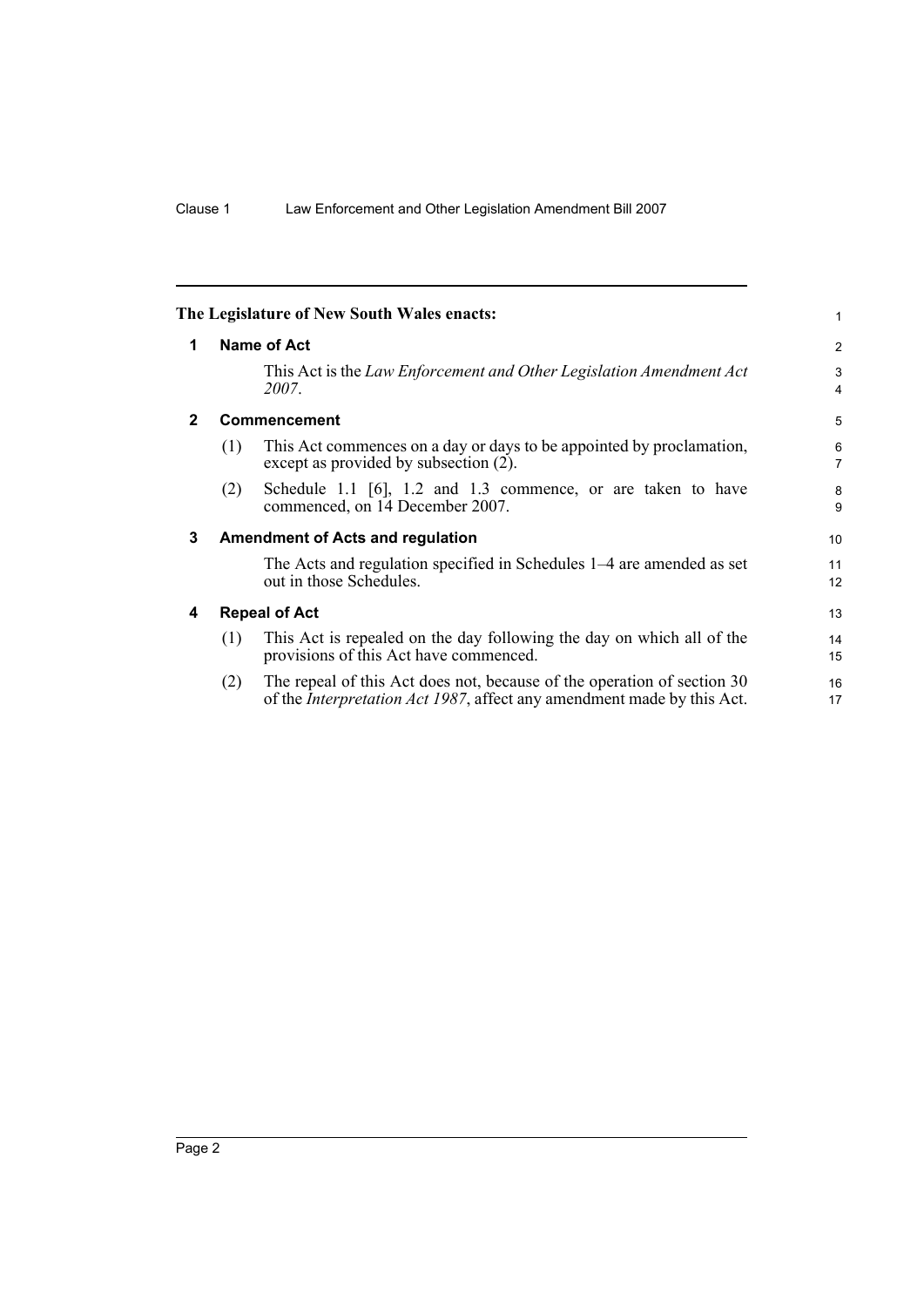Amendments relating to large-scale public disorders **Schedule 1** Schedule 1

<span id="page-4-0"></span>

|     | <b>Schedule 1</b> |                     | Amendments relating to large-scale<br>public disorders                                                                                                                                                                           | 1<br>$\overline{2}$  |
|-----|-------------------|---------------------|----------------------------------------------------------------------------------------------------------------------------------------------------------------------------------------------------------------------------------|----------------------|
|     |                   |                     |                                                                                                                                                                                                                                  | (Section 3)<br>3     |
| 1.1 | 103               |                     | Law Enforcement (Powers and Responsibilities) Act 2002 No                                                                                                                                                                        | 4<br>5               |
| [1] |                   |                     | Section 87D Authorisation of special powers to prevent or control public<br>disorder in public place                                                                                                                             | 6<br>$\overline{7}$  |
|     |                   |                     | Insert at the end of section 87D:                                                                                                                                                                                                | 8                    |
|     |                   | (2)                 | In giving an authorisation, the police officer is to be satisfied that<br>the nature and extent of the powers to be conferred by the<br>authorisation are appropriate to the public disorder that is<br>occurring or threatened. | 9<br>10<br>11<br>12  |
| [2] |                   |                     | Section 87M Power to seize and detain things                                                                                                                                                                                     | 13                   |
|     |                   |                     | Omit "or other communication device", "or other communication devices"<br>and "or device" wherever occurring.                                                                                                                    | 14<br>15             |
|     |                   |                     | Insert instead "or other thing", "or other things" and "or thing" respectively.                                                                                                                                                  | 16                   |
| [3] |                   | <b>Section 87MB</b> |                                                                                                                                                                                                                                  | 17                   |
|     |                   |                     | Insert after section 87MA:                                                                                                                                                                                                       | 18                   |
|     | 87MB              |                     | Powers exercisable where vehicle outside the target area of<br>authorisation given under this Division                                                                                                                           | 19<br>20             |
|     |                   | (1)                 | This section applies where:                                                                                                                                                                                                      | 21                   |
|     |                   |                     | an authorisation has been given under this Division in<br>(a)<br>connection with a public disorder, and                                                                                                                          | 22<br>23             |
|     |                   |                     | a vehicle is on a road that is not (or not in an area) the target<br>(b)<br>of the authorisation.                                                                                                                                | 24<br>25             |
|     |                   | (2)                 | A police officer may exercise the powers conferred under this<br>Division in relation to the vehicle (and any person or thing in or<br>on the vehicle) without the authorisation extending to the vehicle<br>if                  | 26<br>27<br>28<br>29 |
|     |                   |                     | (a)<br>the officer suspects on reasonable grounds that the<br>occupants of the vehicle have participated or intend to<br>participate in the public disorder, and                                                                 | 30<br>31<br>32       |
|     |                   |                     | the officer is satisfied that the exercise of those powers is<br>(b)<br>reasonably necessary to prevent or control the public<br>disorder.                                                                                       | 33<br>34<br>35       |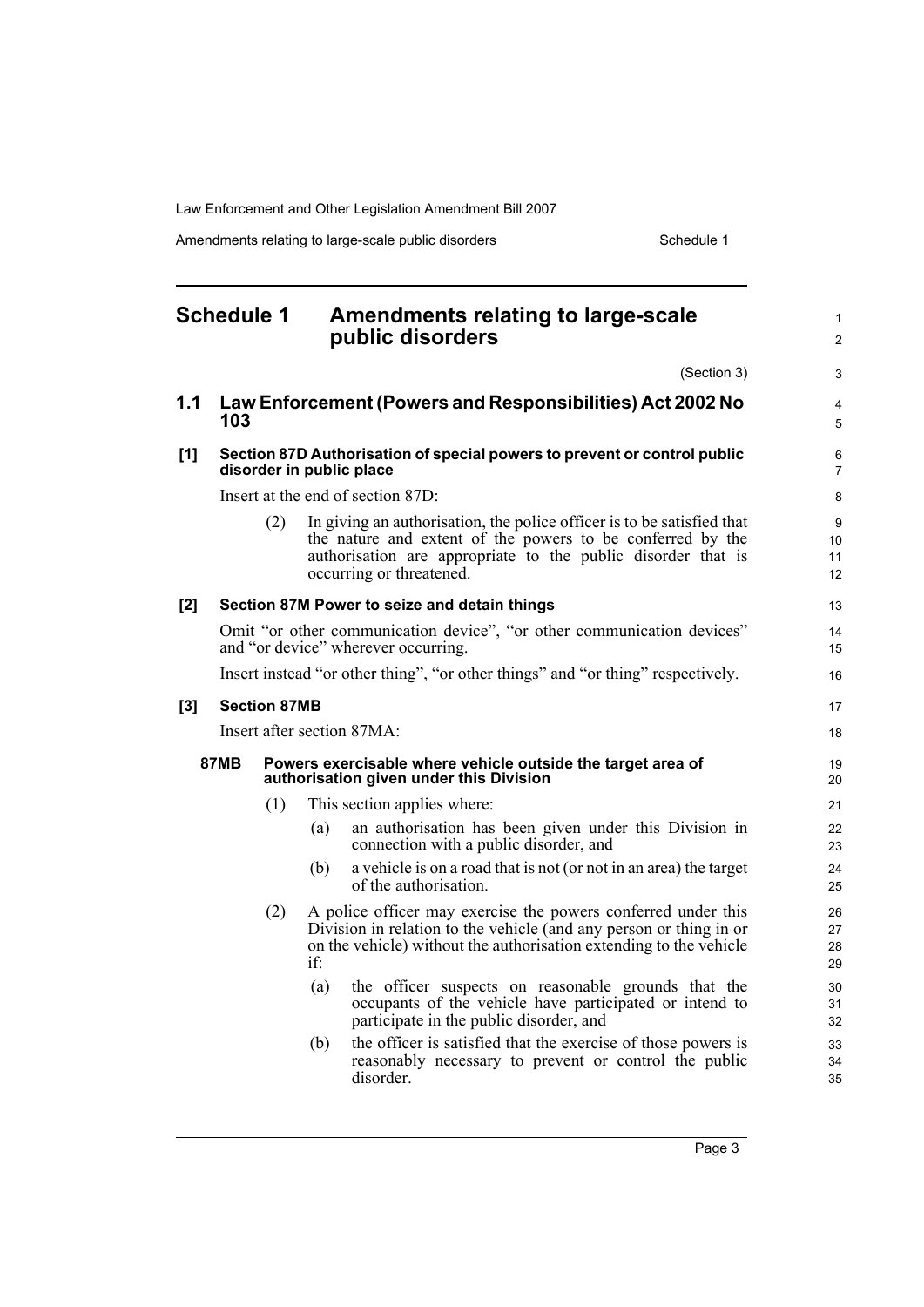|     |            | (3)                | This section does not limit the operation of section 87A (3).                                                                                                                                                                                                                                                                                                                                                                                         |
|-----|------------|--------------------|-------------------------------------------------------------------------------------------------------------------------------------------------------------------------------------------------------------------------------------------------------------------------------------------------------------------------------------------------------------------------------------------------------------------------------------------------------|
|     |            | (4)                | This section does not authorise a police officer to exercise the<br>powers under section 87MA.                                                                                                                                                                                                                                                                                                                                                        |
| [4] |            | <b>Section 87N</b> |                                                                                                                                                                                                                                                                                                                                                                                                                                                       |
|     |            |                    | Omit the section. Insert instead:                                                                                                                                                                                                                                                                                                                                                                                                                     |
|     | <b>87N</b> |                    | <b>Emergency exercise of powers</b>                                                                                                                                                                                                                                                                                                                                                                                                                   |
|     |            | (1)                | If:                                                                                                                                                                                                                                                                                                                                                                                                                                                   |
|     |            |                    | (a)<br>a police officer suspects on reasonable grounds that there<br>is a large-scale public disorder occurring or a threat of such<br>a disorder occurring in the near future, and                                                                                                                                                                                                                                                                   |
|     |            |                    | the officer suspects on reasonable grounds that the<br>(b)<br>occupants of a vehicle on a road have participated or intend<br>to participate in the public disorder,                                                                                                                                                                                                                                                                                  |
|     |            |                    | the officer may exercise the powers conferred under this Division<br>in relation to the vehicle (and any person or thing in or on the<br>vehicle) without an authorisation having been given under this<br>Division in connection with the public disorder or threatened<br>public disorder.                                                                                                                                                          |
|     |            | (2)                | Before exercising any such power, the officer must obtain<br>approval to do so (orally or in writing) from a police officer of or<br>above the rank of Superintendent or from a police officer who<br>holds the position of Local Area Commander. Approval is not to<br>be given unless the police officer is satisfied that the officer<br>seeking to exercise the power has reasonable grounds for the<br>suspicions referred to in subsection (1). |
|     |            | (3)                | A police officer is to cease exercising powers under this section:<br>if the officer is notified that an application for an<br>(a)<br>authorisation under this Division in connection with the<br>public disorder or threatened disorder has been granted or<br>refused, or                                                                                                                                                                           |
|     |            |                    | (b)<br>if 3 hours has expired since approval was given for the<br>exercise of those powers,                                                                                                                                                                                                                                                                                                                                                           |
|     |            |                    | whichever first occurs.                                                                                                                                                                                                                                                                                                                                                                                                                               |
|     |            | (4)                | This section does not authorise a police officer to exercise the<br>powers under section 87MA.                                                                                                                                                                                                                                                                                                                                                        |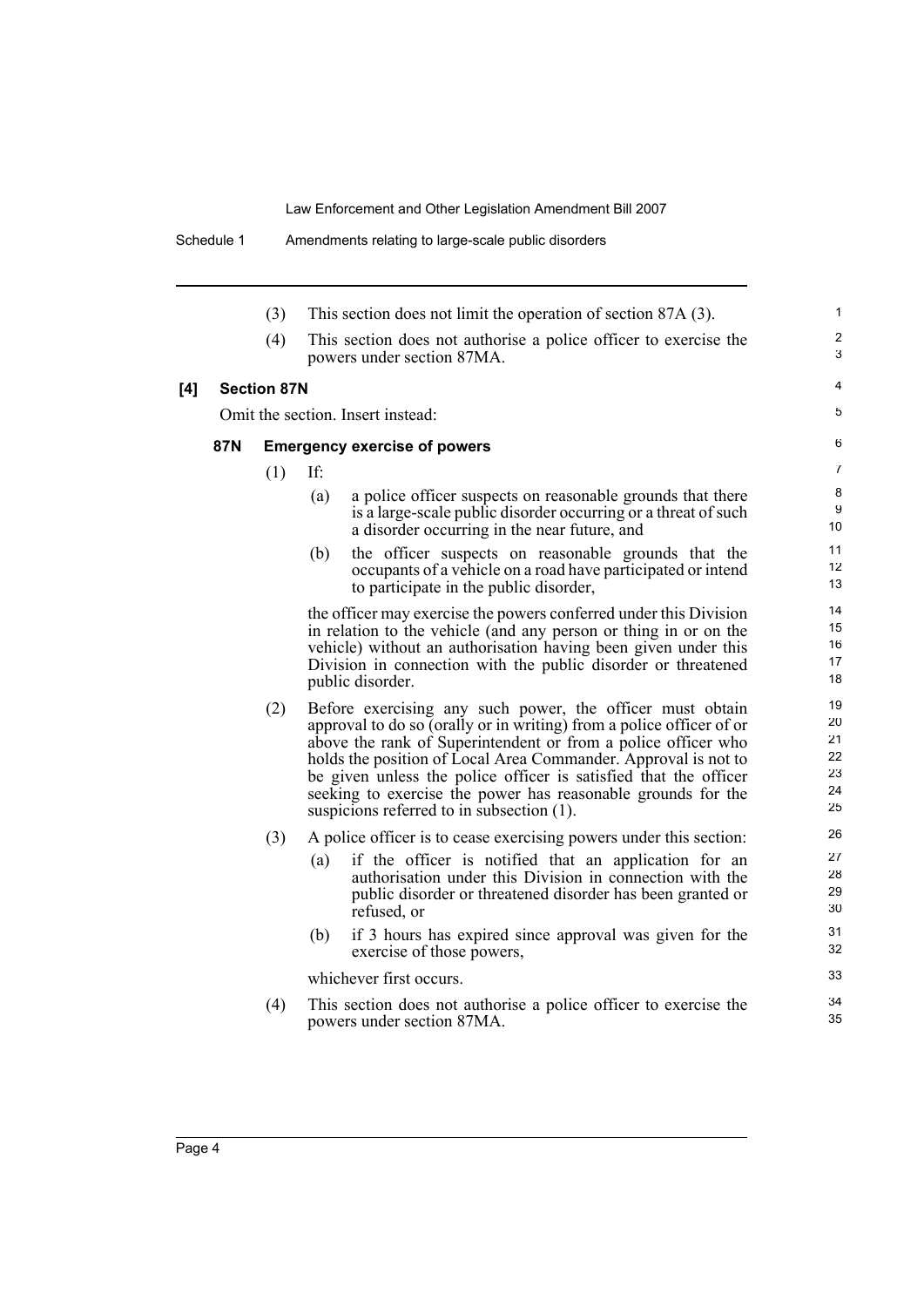| [5] |                                   | <b>Section 870</b> |                                                                                                                                                                                                                                                                                                           | 1                                |  |
|-----|-----------------------------------|--------------------|-----------------------------------------------------------------------------------------------------------------------------------------------------------------------------------------------------------------------------------------------------------------------------------------------------------|----------------------------------|--|
|     | Omit the section. Insert instead: |                    |                                                                                                                                                                                                                                                                                                           |                                  |  |
|     | <b>870</b>                        |                    | Report to Ombudsman on exercise of powers and monitoring by<br>Ombudsman                                                                                                                                                                                                                                  | 3<br>4                           |  |
|     |                                   | (1)                | The Ombudsman is to keep under scrutiny the exercise of powers<br>conferred on police officers under this Part.                                                                                                                                                                                           | 5<br>6                           |  |
|     |                                   | (2)                | For that purpose, the Ombudsman may require the Commissioner<br>of Police or any public authority to provide information about the<br>exercise of those powers.                                                                                                                                           | 7<br>8<br>9                      |  |
|     |                                   | (3)                | The Commissioner of Police is to ensure that the Ombudsman is<br>provided with a report on:                                                                                                                                                                                                               | 10<br>11                         |  |
|     |                                   |                    | (a)<br>any authorisation given under Division 3 or approval given<br>under section 87N, and                                                                                                                                                                                                               | 12<br>13                         |  |
|     |                                   |                    | the reasons for giving the authorisation or approval, and<br>(b)                                                                                                                                                                                                                                          | 14                               |  |
|     |                                   |                    | the powers used under the authorisation or approval.<br>(c)                                                                                                                                                                                                                                               | 15                               |  |
|     |                                   | (4)                | The report is to be provided within 3 months after the<br>authorisation or approval ceases to have effect.                                                                                                                                                                                                | 16<br>17                         |  |
|     |                                   | (5)                | The Ombudsman is to include, in the annual report of the<br>Ombudsman's work and activities under section 30 of the<br>Ombudsman Act 1974 a report of the work and activities under<br>this section.<br><b>Note.</b> Section 30 of that Act provides for the annual report to be tabled<br>in Parliament. | 18<br>19<br>20<br>21<br>22<br>23 |  |
| [6] |                                   |                    | <b>Section 87P Sunset provision</b>                                                                                                                                                                                                                                                                       | 24                               |  |
|     |                                   | Omit the section.  |                                                                                                                                                                                                                                                                                                           | 25                               |  |
| 1.2 |                                   |                    | Crimes Act 1900 No 40                                                                                                                                                                                                                                                                                     | 26                               |  |
|     |                                   |                    | Section 59A Assault during public disorder                                                                                                                                                                                                                                                                | 27                               |  |
|     |                                   |                    | Omit section 59A (4).                                                                                                                                                                                                                                                                                     | 28                               |  |
| 1.3 |                                   |                    | <b>Bail Act 1978 No 161</b>                                                                                                                                                                                                                                                                               | 29                               |  |
|     |                                   |                    | Section 8D Presumption against bail for offences committed in the<br>course of riots or other civil disturbances                                                                                                                                                                                          | 30<br>31                         |  |
|     |                                   |                    | Omit section 8D (7).                                                                                                                                                                                                                                                                                      | 32                               |  |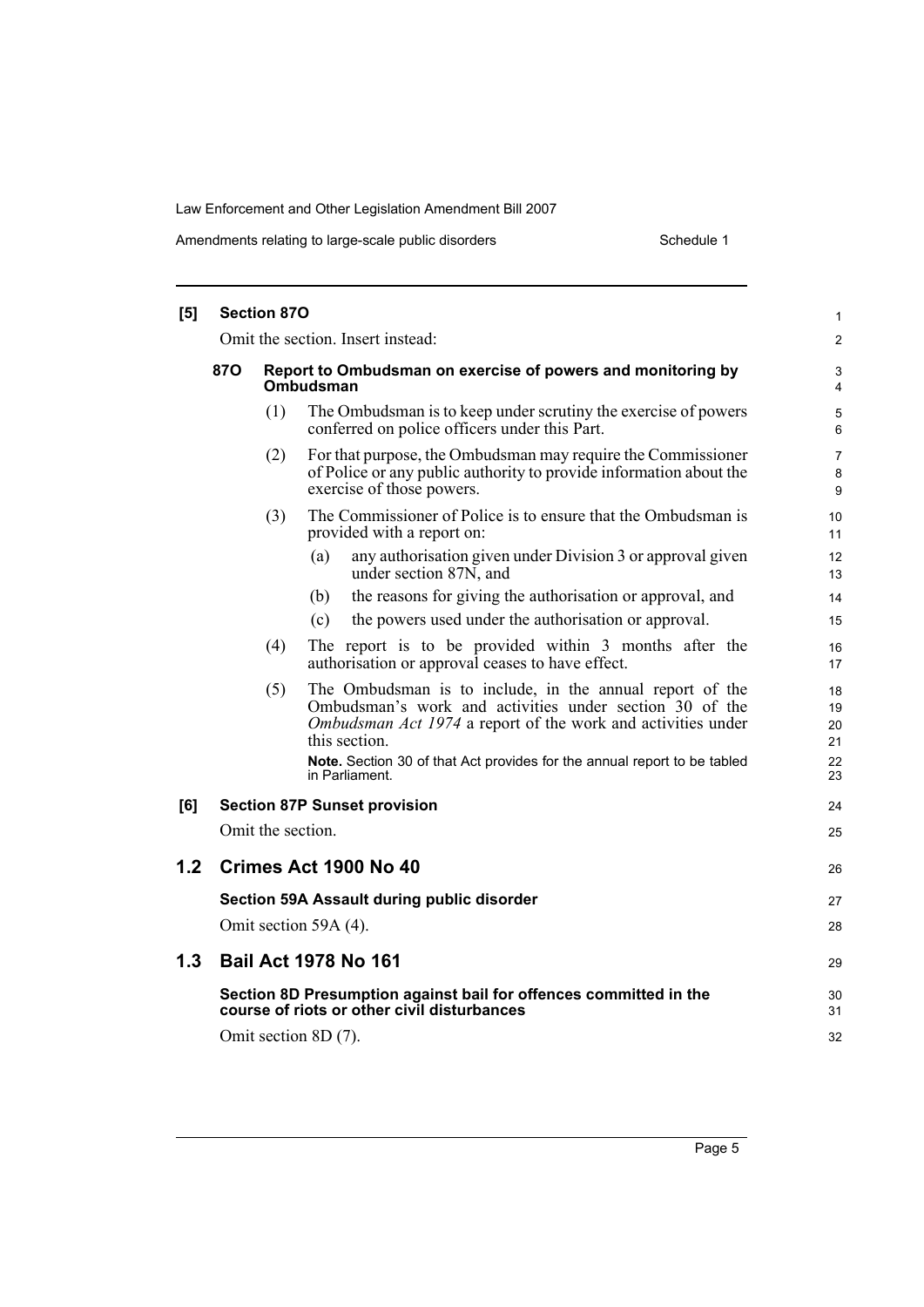Schedule 2 Amendment of Law Enforcement (Powers and Responsibilities) Act 2002 relating to dispersal of intoxicated persons

### <span id="page-7-0"></span>**Schedule 2 Amendment of Law Enforcement (Powers and Responsibilities) Act 2002 relating to dispersal of intoxicated persons**

|       |                                                            |                    | (Section 3)                                                                                                                                                                                                                                                                                                                                                                                       | 5                                |  |
|-------|------------------------------------------------------------|--------------------|---------------------------------------------------------------------------------------------------------------------------------------------------------------------------------------------------------------------------------------------------------------------------------------------------------------------------------------------------------------------------------------------------|----------------------------------|--|
| [1]   | Section 197 Directions generally relating to public places |                    |                                                                                                                                                                                                                                                                                                                                                                                                   |                                  |  |
|       |                                                            |                    | Omit section 197 (2). Insert instead:                                                                                                                                                                                                                                                                                                                                                             | $\overline{7}$                   |  |
|       |                                                            | (2)                | A direction given by a police officer under this section must be<br>reasonable in the circumstances for the purpose of:                                                                                                                                                                                                                                                                           | 8<br>9                           |  |
|       |                                                            |                    | reducing or eliminating the obstruction, harassment,<br>(a)<br>intimidation or fear, or                                                                                                                                                                                                                                                                                                           | 10<br>11                         |  |
|       |                                                            |                    | stopping the supply, or soliciting to supply, of the<br>(b)<br>prohibited drug, or                                                                                                                                                                                                                                                                                                                | 12<br>13                         |  |
|       |                                                            |                    | stopping the obtaining, procuring or purchasing of the<br>(c)<br>prohibited drug.                                                                                                                                                                                                                                                                                                                 | 14<br>15                         |  |
| $[2]$ |                                                            | <b>Section 198</b> |                                                                                                                                                                                                                                                                                                                                                                                                   | 16                               |  |
|       | Omit the section. Insert instead:                          |                    |                                                                                                                                                                                                                                                                                                                                                                                                   |                                  |  |
|       | 198                                                        |                    | Directions relating to dispersal of groups of intoxicated persons in<br>public places                                                                                                                                                                                                                                                                                                             | 18<br>19                         |  |
|       |                                                            | (1)                | A police officer may give a direction to an intoxicated person<br>who is in a group of 3 or more intoxicated persons in a public<br>place to leave the place and not return for a specified period if the<br>police officer believes on reasonable grounds that the person's<br>behaviour in the place as a result of the intoxication (referred to<br>in this Part as <i>relevant conduct</i> ): | 20<br>21<br>22<br>23<br>24<br>25 |  |
|       |                                                            |                    | (a)<br>is likely to cause injury to any other person or persons or<br>damage to property, or                                                                                                                                                                                                                                                                                                      | 26<br>27                         |  |
|       |                                                            |                    | otherwise gives rise to a risk to public safety.<br>(b)                                                                                                                                                                                                                                                                                                                                           | 28                               |  |
|       |                                                            | (2)                | A direction given by a police officer under this section must be<br>reasonable in the circumstances for the purpose of preventing that<br>injury or damage or reducing or eliminating that risk.                                                                                                                                                                                                  | 29<br>30<br>31                   |  |
|       |                                                            | (3)                | The period during which a person may be directed not to return<br>to a public place is not to exceed 6 hours after the direction was<br>given.                                                                                                                                                                                                                                                    | 32<br>33<br>34                   |  |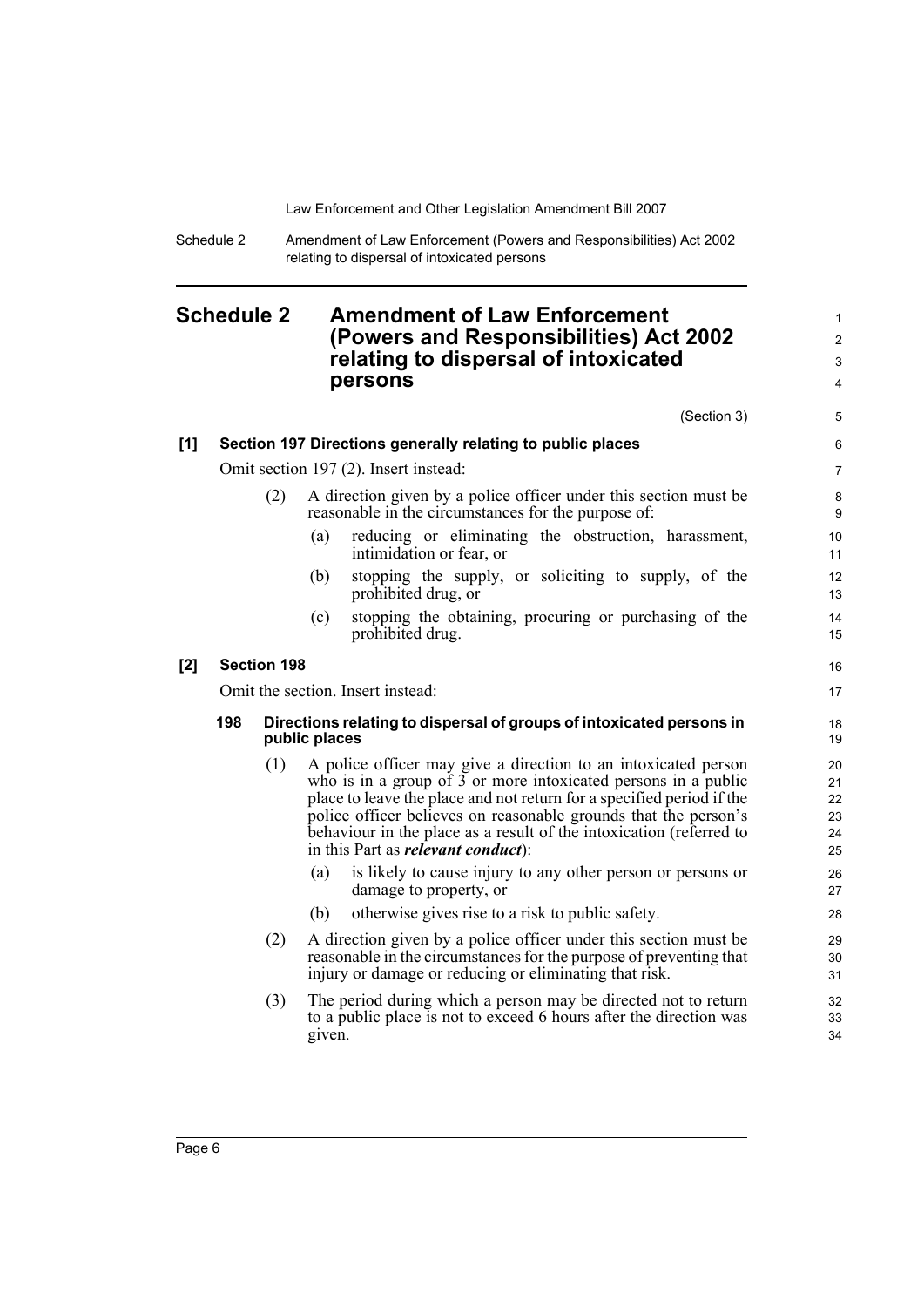Amendment of Law Enforcement (Powers and Responsibilities) Act 2002 relating to dispersal of intoxicated persons Schedule 2

|     |      | (4)                 | The other person or persons referred to in subsection $(1)$ (a) need<br>not be in the public place but must be near that place at the time<br>the relevant conduct is being engaged in.                                                                  | $\mathbf{1}$<br>$\overline{2}$<br>3 |
|-----|------|---------------------|----------------------------------------------------------------------------------------------------------------------------------------------------------------------------------------------------------------------------------------------------------|-------------------------------------|
|     |      | (5)                 | In this section, <i>intoxicated person</i> means a person who appears<br>to be seriously affected by alcohol or any drug.                                                                                                                                | 4<br>5                              |
| [3] |      | <b>Section 198A</b> |                                                                                                                                                                                                                                                          | 6                                   |
|     |      |                     | Insert after section 198:                                                                                                                                                                                                                                | $\overline{7}$                      |
|     | 198A |                     | Giving of directions to groups of persons                                                                                                                                                                                                                | 8                                   |
|     |      | (1)                 | A police officer may give a direction under this Part to persons<br>comprising a group.                                                                                                                                                                  | 9<br>10                             |
|     |      | (2)                 | In any such case, the police officer is not required to repeat the<br>direction, or to repeat the information and warning referred to in<br>section 201, to each person in the group.                                                                    | 11<br>12<br>13                      |
|     |      | (3)                 | However, just because the police officer is not required to repeat<br>any such direction, information or warning does not in itself give<br>rise to any presumption that each person in the group has received<br>the direction, information or warning. | 14<br>15<br>16<br>17                |
| [4] |      |                     | Section 201 Supplying police officer's details and giving warnings                                                                                                                                                                                       | 18                                  |
|     |      |                     | Omit "the power" where firstly occurring in section 201 (1).                                                                                                                                                                                             | 19                                  |
|     |      |                     | Insert instead "a power referred to in subsection (3)".                                                                                                                                                                                                  | 20                                  |
| [5] |      |                     | Section 201 (2) (b)                                                                                                                                                                                                                                      | 21                                  |
|     |      |                     | Insert "before or at that time" after "to do so".                                                                                                                                                                                                        | 22                                  |
| [6] |      | Part 16 heading     |                                                                                                                                                                                                                                                          | 23                                  |
|     |      |                     | Insert "detention of" after "Powers relating to".                                                                                                                                                                                                        | 24                                  |
| [7] |      |                     | Schedule 5 Savings, transitional and other provisions                                                                                                                                                                                                    | 25                                  |
|     |      |                     | Insert at the end of clause $1(1)$ :                                                                                                                                                                                                                     | 26                                  |
|     |      |                     | Law Enforcement and Other Legislation Amendment Act 2007                                                                                                                                                                                                 | 27                                  |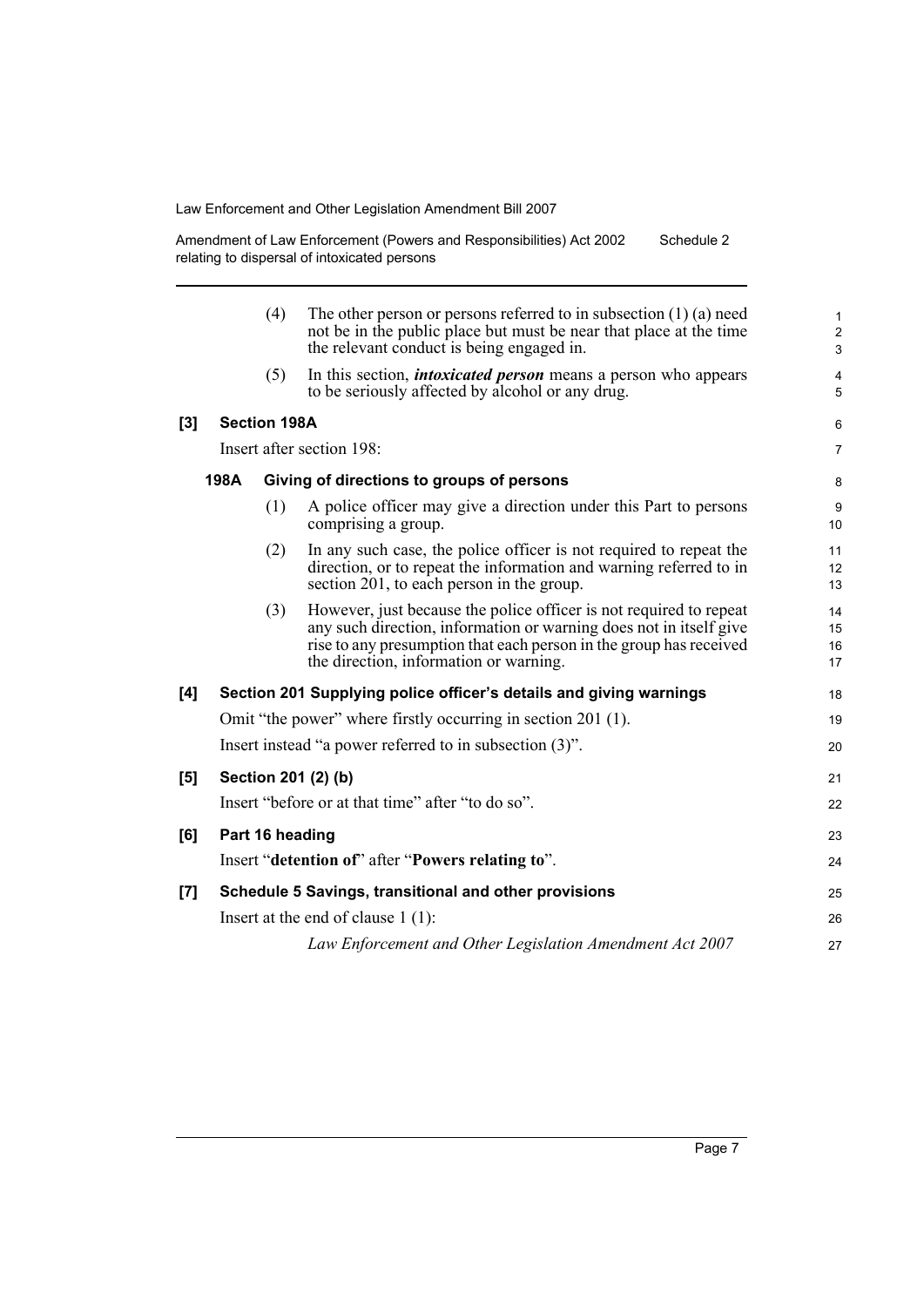<span id="page-9-0"></span>

| <b>Schedule 3</b> | Amendments relating to serious sex |
|-------------------|------------------------------------|
|                   | <b>offenders</b>                   |

(Section 3)

1 2

3

| 3.1   | Crimes (Serious Sex Offenders) Act 2006 No 7                                                                                                                                                         | 4            |  |  |
|-------|------------------------------------------------------------------------------------------------------------------------------------------------------------------------------------------------------|--------------|--|--|
| [1]   | <b>Section 3</b>                                                                                                                                                                                     |              |  |  |
|       | Omit the section. Insert instead:                                                                                                                                                                    | 6            |  |  |
|       | 3<br><b>Objects of Act</b>                                                                                                                                                                           | 7            |  |  |
|       | The primary object of this Act is to provide for the extended<br>(1)<br>supervision and continuing detention of serious sex offenders so<br>as to ensure the safety and protection of the community. | 8<br>9<br>10 |  |  |
|       | Another object of this Act is to encourage serious sex offenders<br>(2)<br>to undertake rehabilitation.                                                                                              | 11<br>12     |  |  |
| $[2]$ | Section 6 Application for extended supervision order                                                                                                                                                 | 13           |  |  |
|       | Omit "Attorney General" from section 6 (1).                                                                                                                                                          | 14           |  |  |
|       | Insert instead "State of New South Wales".                                                                                                                                                           | 15           |  |  |
| [3]   | Section 6 (4)                                                                                                                                                                                        | 16           |  |  |
|       | Omit "the Attorney General would consider".                                                                                                                                                          | 17           |  |  |
|       | Insert instead "are considered to be".                                                                                                                                                               | 18           |  |  |
| [4]   | <b>Section 7 Pre-trial procedures</b>                                                                                                                                                                | 19           |  |  |
|       | Omit "Attorney General" from section 7 (2).                                                                                                                                                          | 20           |  |  |
|       | Insert instead "State of New South Wales".                                                                                                                                                           | 21           |  |  |
| [5]   | Section 11 Conditions that may be imposed on supervision order                                                                                                                                       | 22           |  |  |
|       | Insert after section $11$ (e):                                                                                                                                                                       | 23           |  |  |
|       | to reside at an address approved by the Commissioner of<br>(ea)<br>Corrective Services, or                                                                                                           | 24<br>25     |  |  |
| [6]   | Section 13 Supervision order may be varied or revoked                                                                                                                                                | 26           |  |  |
|       | Omit "Attorney General" from section 13 (1).                                                                                                                                                         | 27           |  |  |
|       | Insert instead "State of New South Wales".                                                                                                                                                           | 28           |  |  |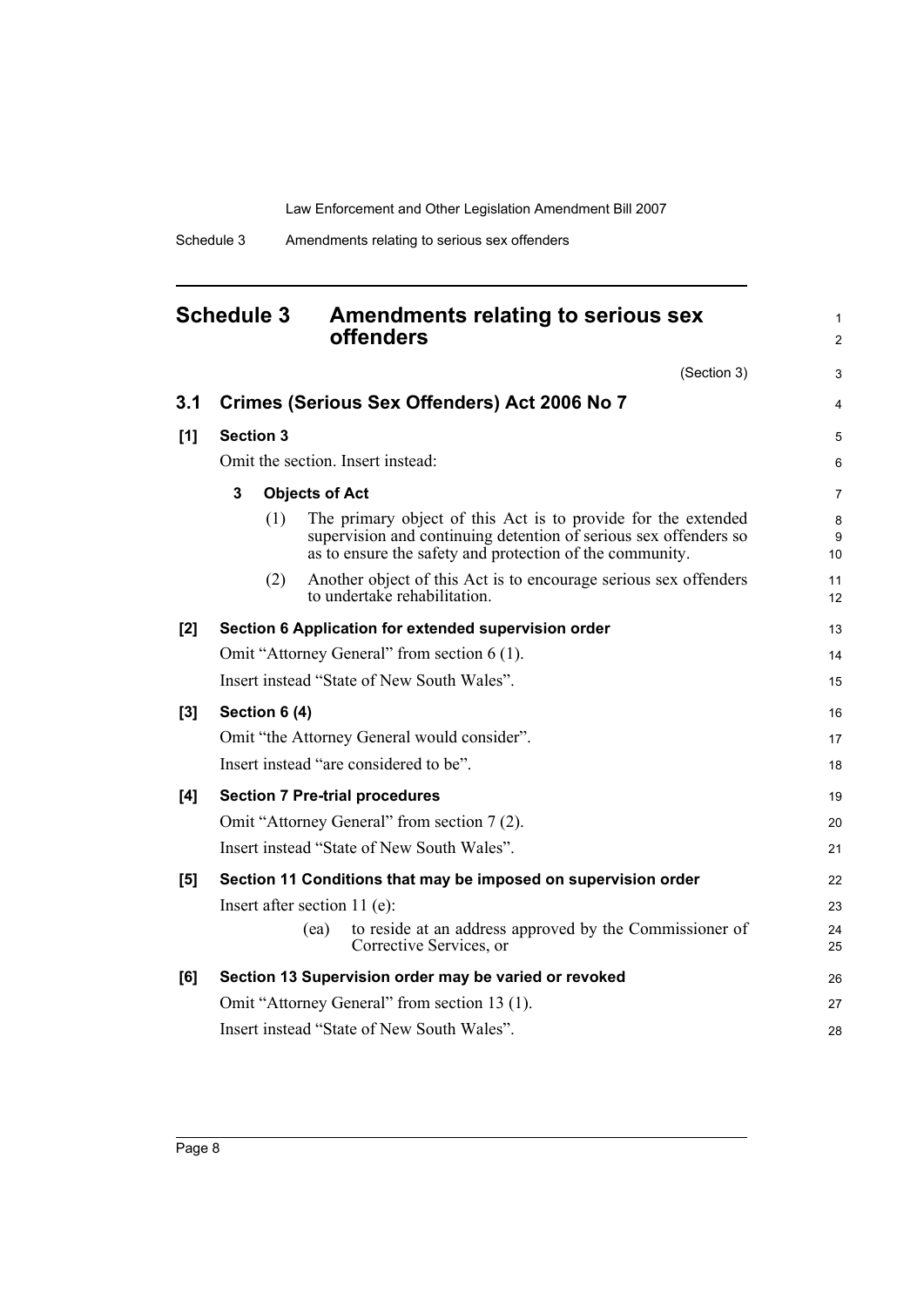Amendments relating to serious sex offenders Schedule 3 Schedule 3

| $[7]$  |                       |     | Section 14 Application for continuing detention order                                                                                                                                                                                | 1                    |  |
|--------|-----------------------|-----|--------------------------------------------------------------------------------------------------------------------------------------------------------------------------------------------------------------------------------------|----------------------|--|
|        |                       |     | Omit "Attorney General" from section 14 (1).                                                                                                                                                                                         | $\overline{2}$       |  |
|        |                       |     | Insert instead "State of New South Wales".                                                                                                                                                                                           | 3                    |  |
| [8]    | <b>Section 14 (4)</b> |     |                                                                                                                                                                                                                                      |                      |  |
|        |                       |     | Omit "the Attorney General would consider".                                                                                                                                                                                          | 5                    |  |
|        |                       |     | Insert instead "are considered to be".                                                                                                                                                                                               | 6                    |  |
| [9]    | <b>Section 14A</b>    |     |                                                                                                                                                                                                                                      | 7                    |  |
|        |                       |     | Insert after section 14:                                                                                                                                                                                                             | 8                    |  |
|        | 14A                   |     | Application for continuing detention order on breach of extended<br>supervision order or interim supervision order                                                                                                                   | 9<br>10              |  |
|        |                       | (1) | The State of New South Wales may apply to the Supreme Court<br>for a continuing detention order against a person who is found<br>guilty of an offence under section 12.                                                              | 11<br>12<br>13       |  |
|        |                       | (2) | Section 14 $(3)$ and $(4)$ apply to an application under this section.                                                                                                                                                               | 14                   |  |
|        |                       | (3) | An application must be supported by documentation that<br>addresses each of the matters referred to in section 17 (4A).                                                                                                              | 15<br>16             |  |
|        |                       | (4) | An application may be made for an order against a person under<br>this section whether or not the person is in custody.                                                                                                              | 17<br>18             |  |
|        |                       | (5) | If a person who is found guilty of an offence under section 12 is<br>serving a sentence of imprisonment by way of full-time<br>detention, an application may not be made until the last 6 months<br>of the person's current custody. | 19<br>20<br>21<br>22 |  |
| [10]   |                       |     | <b>Section 15 Pre-trial procedures</b>                                                                                                                                                                                               | 23                   |  |
|        | occurring.            |     | Insert "under this Part" after "application" in section 15 (1) where firstly                                                                                                                                                         | 24<br>25             |  |
| $[11]$ | <b>Section 15 (2)</b> |     |                                                                                                                                                                                                                                      | 26                   |  |
|        |                       |     | Omit "Attorney General".                                                                                                                                                                                                             | 27                   |  |
|        |                       |     | Insert instead "State of New South Wales".                                                                                                                                                                                           | 28                   |  |
| $[12]$ |                       |     | Section 16 Interim detention orders                                                                                                                                                                                                  | 29                   |  |
|        |                       |     | Insert "under this Part" after "application" in section 16 (1).                                                                                                                                                                      | 30                   |  |
| $[13]$ | Section 16 (1) (a)    |     |                                                                                                                                                                                                                                      | 31                   |  |
|        |                       |     | Insert "(if any)" after "custody".                                                                                                                                                                                                   | 32                   |  |
|        |                       |     |                                                                                                                                                                                                                                      |                      |  |

Page 9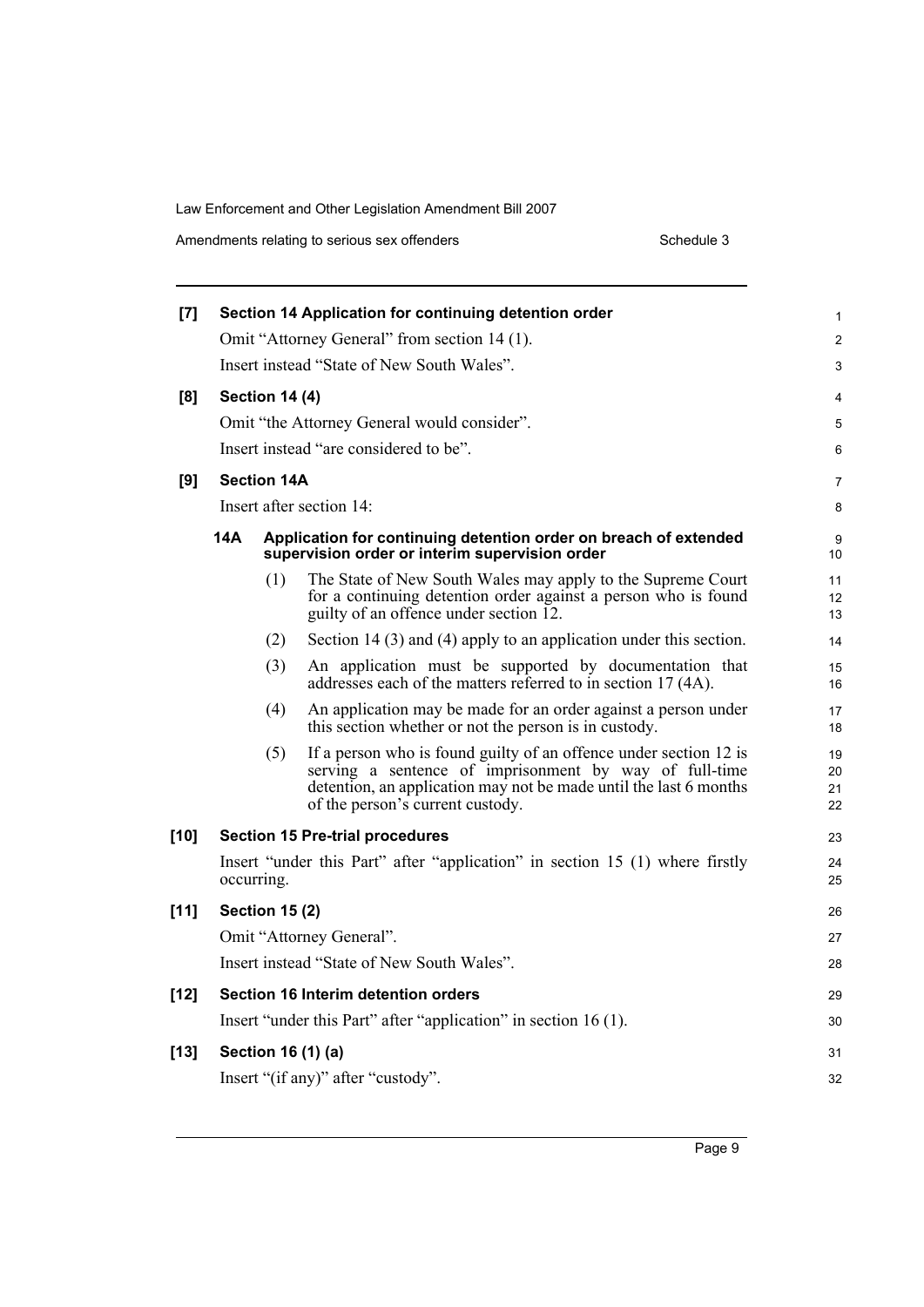Schedule 3 Amendments relating to serious sex offenders

| $[14]$ |                                |                    | Section 17 Determination of application for continuing detention order                                                                                                                                                                                                                                                              | $\mathbf{1}$                                           |
|--------|--------------------------------|--------------------|-------------------------------------------------------------------------------------------------------------------------------------------------------------------------------------------------------------------------------------------------------------------------------------------------------------------------------------|--------------------------------------------------------|
|        |                                | occurring.         | Insert "under this Part" after "application" in section 17 (1) where firstly                                                                                                                                                                                                                                                        | $\overline{c}$<br>3                                    |
| $[15]$ |                                | Section 17 (4A)    |                                                                                                                                                                                                                                                                                                                                     | 4                                                      |
|        | Insert after section $17(4)$ : |                    |                                                                                                                                                                                                                                                                                                                                     |                                                        |
|        |                                | (4A)               | In addition to the matters in subsection $(4)$ , in determining an<br>application made under section 14A, the Supreme Court must<br>have regard to the nature of the failure to comply with the<br>requirements of the extended supervision order or interim<br>supervision order and the likelihood of further failures to comply. | 6<br>$\overline{7}$<br>$\bf 8$<br>9<br>10 <sup>°</sup> |
| $[16]$ |                                | <b>Section 17A</b> |                                                                                                                                                                                                                                                                                                                                     | 11                                                     |
|        |                                |                    | Insert after section 17:                                                                                                                                                                                                                                                                                                            | 12                                                     |
|        | 17A                            |                    | Special provisions relating to parole                                                                                                                                                                                                                                                                                               | 13                                                     |
|        |                                | (1)                | This section applies to a person whose obligations under a parole<br>order are suspended while the person is subject to an extended<br>supervision order and who has been found guilty of an offence<br>under section 12 in relation to the order.                                                                                  | 14<br>15<br>16<br>17                                   |
|        |                                | (2)                | Any parole order to which the person is subject is revoked if a<br>continuing detention order is made against the person on an<br>application under section 14A.                                                                                                                                                                    | 18<br>19<br>20                                         |
| $[17]$ |                                |                    | Section 18 Term of continuing detention order                                                                                                                                                                                                                                                                                       | 21                                                     |
|        |                                |                    | Insert after section $18(1)$ :                                                                                                                                                                                                                                                                                                      | 22                                                     |
|        |                                | (1A)               | Despite subsection (1), a continuing detention order made on<br>application under section 14A in respect of a person who is not in<br>custody commences when it is made and expires at the end of<br>such period (not exceeding 5 years from the day on which it<br>commences) as is specified in the order.                        | 23<br>24<br>25<br>26<br>27                             |
| $[18]$ |                                |                    | Section 19 Detention order may be varied or revoked                                                                                                                                                                                                                                                                                 | 28                                                     |
|        |                                |                    | Omit "Attorney General" from section 19 (1).                                                                                                                                                                                                                                                                                        | 29                                                     |
|        |                                |                    | Insert instead "State of New South Wales".                                                                                                                                                                                                                                                                                          | 30                                                     |
| $[19]$ |                                |                    | <b>Section 20 Warrant of committal</b>                                                                                                                                                                                                                                                                                              | 31                                                     |
|        |                                |                    | Insert ", or arrest and convey," after "convey" in section $20(2)(a)$ .                                                                                                                                                                                                                                                             | 32                                                     |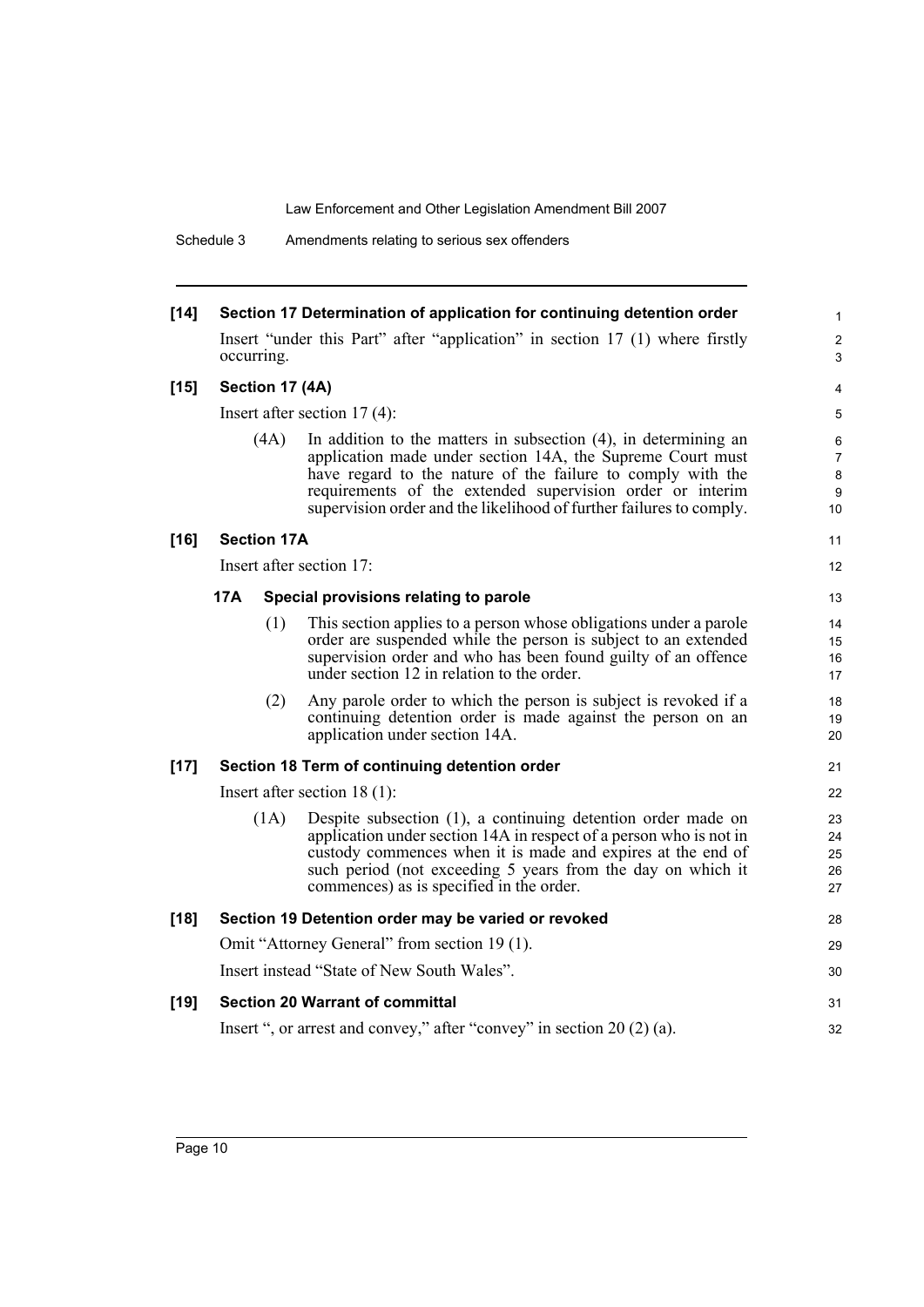| [20]   |                    | <b>Section 22 Right of appeal</b>                                                                                                                                                                                                                                                                                                     | 1                                          |
|--------|--------------------|---------------------------------------------------------------------------------------------------------------------------------------------------------------------------------------------------------------------------------------------------------------------------------------------------------------------------------------|--------------------------------------------|
|        |                    | Insert after section $22(4)$ :                                                                                                                                                                                                                                                                                                        | $\overline{2}$                             |
|        |                    | If the Court of Appeal remits a matter to the Supreme Court for<br>(4A)<br>decision after an appeal is made, the extended supervision order<br>or continuing detention order the subject of the appeal continues<br>in force, subject to any order made by the Court of Appeal.                                                       | 3<br>$\overline{4}$<br>$\overline{5}$<br>6 |
|        |                    | (4B)<br>Without limiting any other jurisdiction it may have, if the Court<br>of Appeal remits a matter to the Supreme Court for decision after<br>an appeal is made, the Court of Appeal may make an interim<br>order revoking or varying an extended supervision order or a<br>continuing detention order the subject of the appeal. | $\overline{7}$<br>8<br>9<br>10<br>11       |
| $[21]$ | <b>Section 24A</b> |                                                                                                                                                                                                                                                                                                                                       | 12                                         |
|        |                    | Insert before section 25:                                                                                                                                                                                                                                                                                                             | 13                                         |
|        | 24A                | Attorney General etc to act on behalf of State                                                                                                                                                                                                                                                                                        | 14                                         |
|        |                    | The Attorney General (or any other person prescribed by the<br>regulations) is entitled to act on behalf of the State of New South<br>Wales for the purposes of applications made under this Act.                                                                                                                                     | 15<br>16<br>17                             |
| $[22]$ |                    | Schedule 2 Savings, transitional and other provisions                                                                                                                                                                                                                                                                                 | 18                                         |
|        |                    | Insert at the end of clause $1(1)$ :                                                                                                                                                                                                                                                                                                  | 19                                         |
|        |                    | the Law Enforcement and Other Legislation Amendment Act<br>2007                                                                                                                                                                                                                                                                       | 20<br>21                                   |
| $[23]$ |                    | Schedule 2, Part 3                                                                                                                                                                                                                                                                                                                    | 22                                         |
|        |                    | Insert after Part 2:                                                                                                                                                                                                                                                                                                                  | 23                                         |
|        | Part 3             | Provisions consequent on enactment of<br><b>Law Enforcement and Other Legislation</b><br><b>Amendment Act 2007</b>                                                                                                                                                                                                                    | 24<br>25<br>26                             |
|        | 4                  | <b>Definition</b>                                                                                                                                                                                                                                                                                                                     | 27                                         |
|        |                    | In this Part:                                                                                                                                                                                                                                                                                                                         | 28                                         |
|        |                    | 2007 amending Act means the Law Enforcement and Other<br>Legislation Amendment Act 2007.                                                                                                                                                                                                                                              | 29<br>30                                   |
|        | 5                  | Application of 2007 amending Act                                                                                                                                                                                                                                                                                                      | 31                                         |
|        |                    | The amendments made to this Act by the 2007 amending Act<br>(1)<br>apply to and in respect of offences committed before the                                                                                                                                                                                                           | 32<br>33                                   |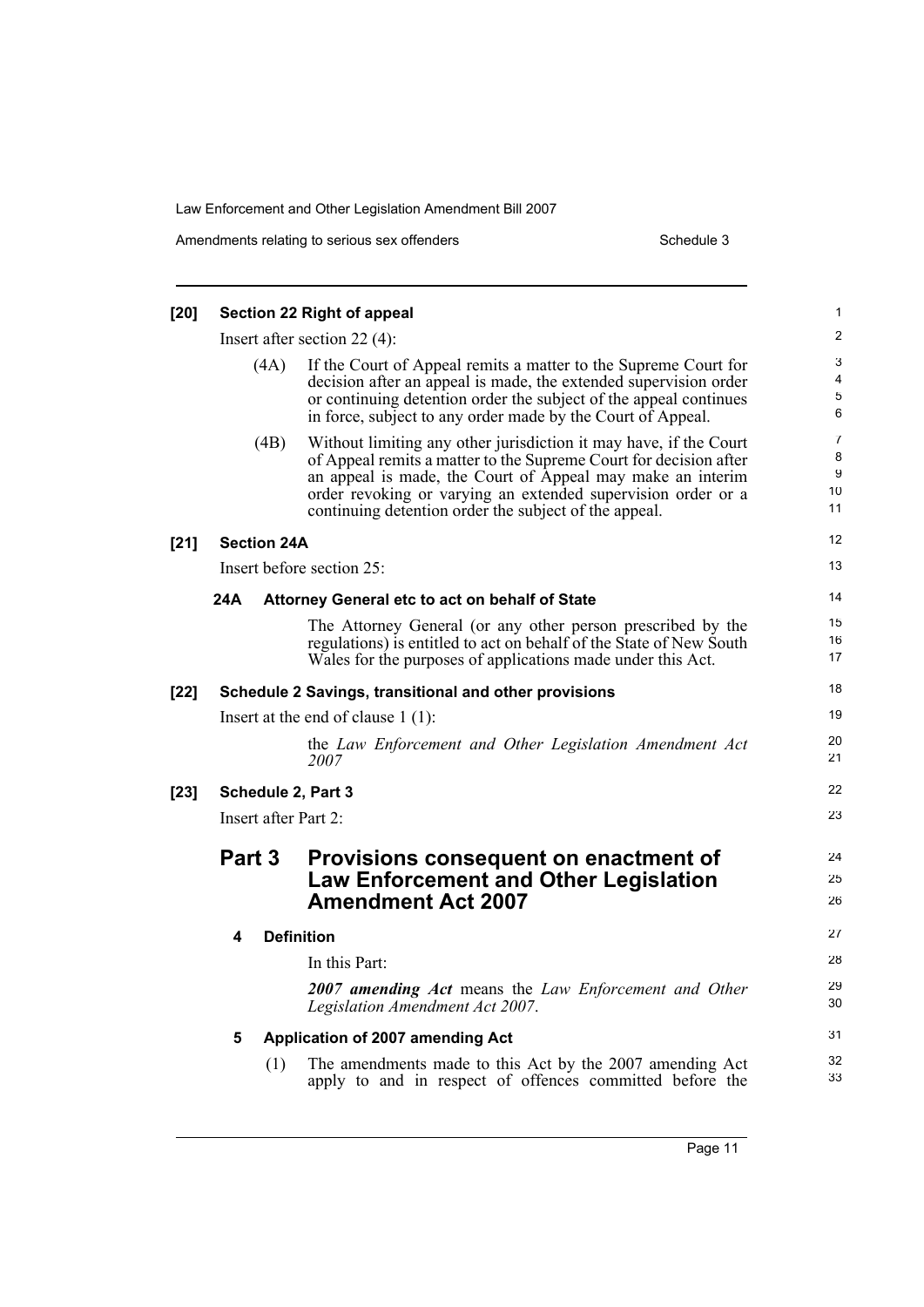commencement of this clause in the same way as they apply to and in respect of offences committed on or after that commencement.

9

10 11

28

| (2) | This Act, as amended by the 2007 amending Act, applies to and     |
|-----|-------------------------------------------------------------------|
|     | in respect of a person who is subject to an order under this Act. |
|     | that commenced before the commencement of this clause in the      |
|     | same way as it applies to and in respect of a person who is made  |
|     | subject to an order under this Act after that commencement.       |

### **3.2 Bail Act 1978 No 161**

#### **[1] Section 8F**

Insert after section 8E:

|     | 8F |     | Presumption against bail for breach of extended supervision<br>orders or interim supervision orders                                                                                                                            | 12<br>13             |
|-----|----|-----|--------------------------------------------------------------------------------------------------------------------------------------------------------------------------------------------------------------------------------|----------------------|
|     |    | (1) | A person accused of an offence under section 12 of the Crimes<br>(Serious Sex Offenders) Act 2006 is not to be granted bail unless<br>the person satisfies the authorised officer or court that bail should<br>not be refused. | 14<br>15<br>16<br>17 |
|     |    | (2) | The requirement for bail cannot be dispensed with for a person<br>accused of any such offence and section 10 (2) does not apply<br>with respect to any such offence.                                                           | 18<br>19<br>20       |
|     |    | (3) | Section 9 does not apply to any such offence.                                                                                                                                                                                  | 21                   |
| [2] |    |     | Section 9D Repeat offenders-serious personal violence offences                                                                                                                                                                 | 22                   |
|     |    |     | Insert "66D," after "66C," in paragraph (a) of the definition of serious<br><i>personal violence offence</i> in section 9D (4).                                                                                                | 23<br>24             |

#### **[3] Section 32 Criteria to be considered in bail applications** Omit "or 8B" from section 32 (6). Insert instead ", 8B or 8F". **[4] Section 38 Reasons to be recorded** 25 26 27

Insert "8F," before "9C" in section 38 (1A).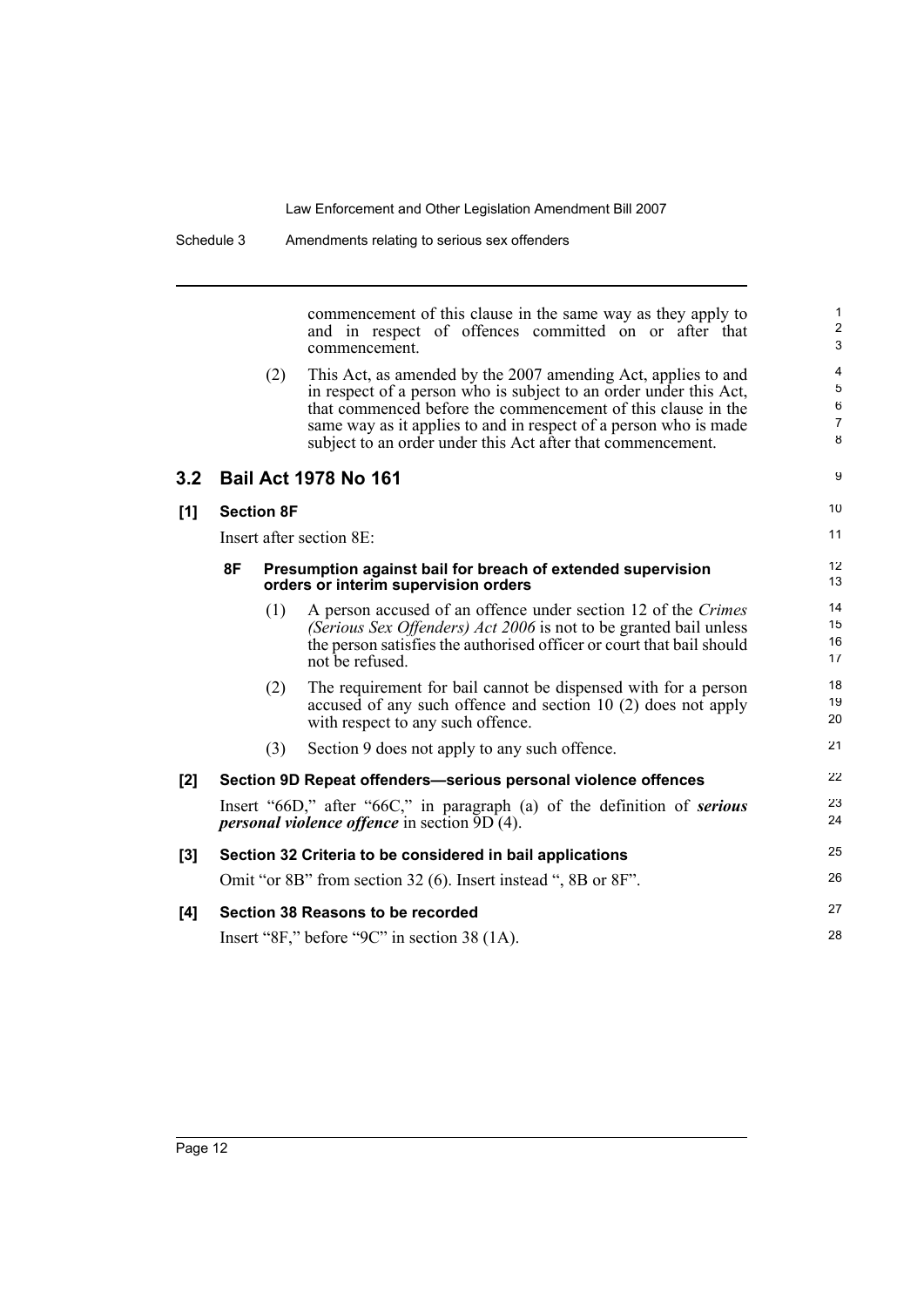that commencement.

Amendments relating to serious sex offenders Schedule 3

16

#### **[5] Schedule 1 Savings and transitional provisions** Insert at the end of the Schedule with appropriate Part and clause numbering: **Part Law Enforcement and Other Legislation Amendment Act 2007 Presumptions against bail** (1) Section 8F, as inserted by the *Law Enforcement and Other Legislation Amendment Act 2007*, extends to a grant of bail in respect of an offence alleged to have been committed before the commencement of that section if a person is charged with the offence on or after that commencement. (2) Section 9D, as amended by the *Law Enforcement and Other Legislation Amendment Act 2007*, extends to a grant of bail in respect of an offence alleged to have been committed under section 66D of the *Crimes Act 1900* before the commencement of that amendment if a person is charged with the offence on or after 1 2 3 4 5 6 7 8 9 10 11 12 13 14 15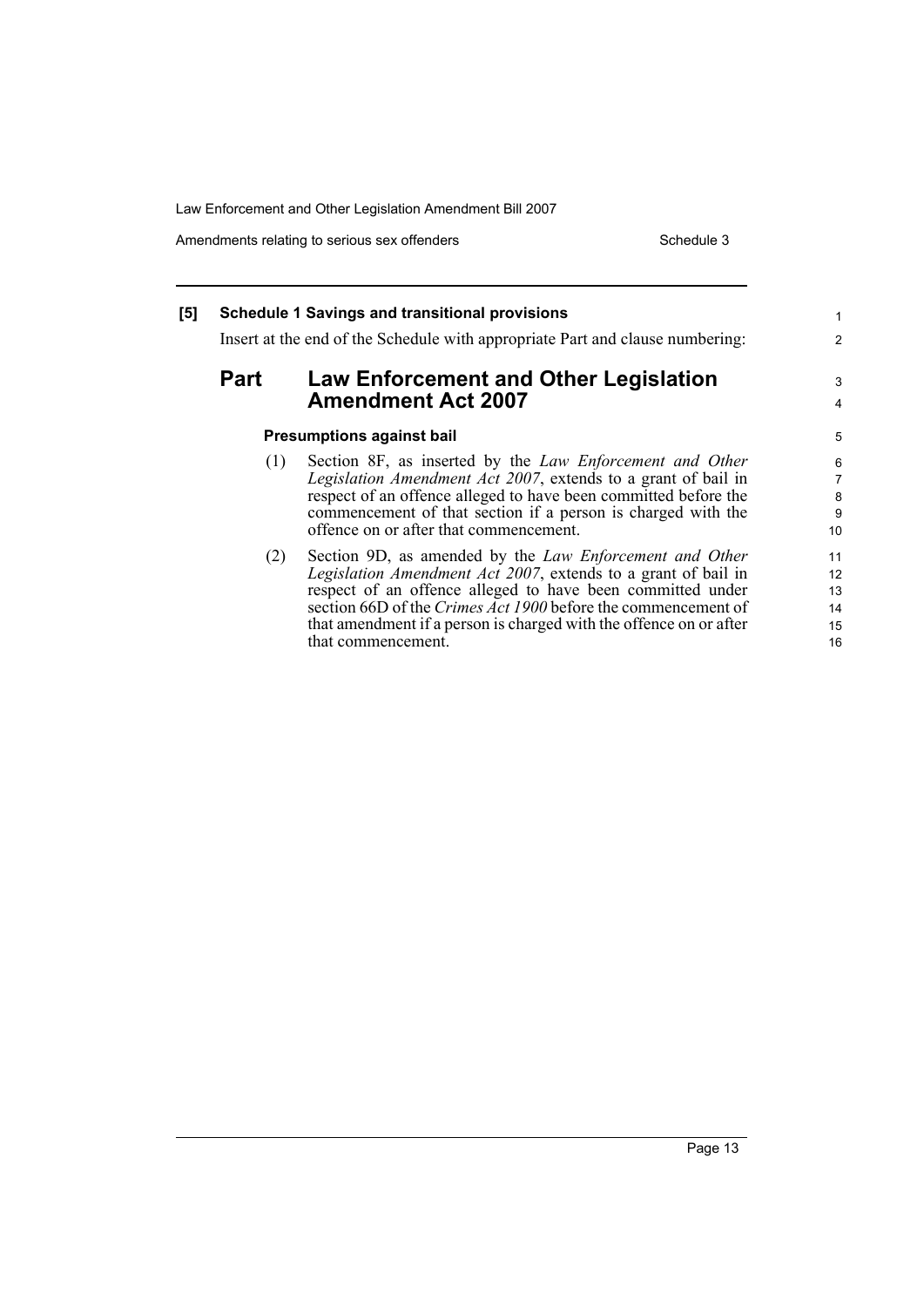<span id="page-15-0"></span>

|     | <b>Schedule 4</b>                                 | <b>Amendments relating to terrorism</b>                                                                                                                                                                                                                                                                  | 1                          |  |  |
|-----|---------------------------------------------------|----------------------------------------------------------------------------------------------------------------------------------------------------------------------------------------------------------------------------------------------------------------------------------------------------------|----------------------------|--|--|
|     |                                                   | (Section 3)                                                                                                                                                                                                                                                                                              | $\overline{c}$             |  |  |
| 4.1 |                                                   | Terrorism (Police Powers) Act 2002 No 115                                                                                                                                                                                                                                                                | 3                          |  |  |
| [1] |                                                   | <b>Section 18 Power to search vehicles</b>                                                                                                                                                                                                                                                               | 4                          |  |  |
|     |                                                   | Insert ", enter" after "stop" in section 18 (1).                                                                                                                                                                                                                                                         | 5                          |  |  |
| [2] |                                                   | Section 22 Offence to obstruct or hinder search or other powers                                                                                                                                                                                                                                          | 6                          |  |  |
|     |                                                   | Omit "or vehicle". Insert instead ", to stop, enter and search a vehicle".                                                                                                                                                                                                                               | 7                          |  |  |
| [3] |                                                   | Section 23 Supplying police officer's details and other information                                                                                                                                                                                                                                      | 8                          |  |  |
|     | from section $23(1)$ .                            | Omit ", or as soon as is reasonably practicable after exercising the power"                                                                                                                                                                                                                              | 9<br>10                    |  |  |
|     |                                                   | Insert instead "(or if that is not reasonably practicable, as soon as is reasonably<br>practicable after exercising the power)".                                                                                                                                                                         | 11<br>12                   |  |  |
| [4] | 16 years of age                                   | Section 26E No preventative detention order in relation to person under                                                                                                                                                                                                                                  | 13<br>14                   |  |  |
|     |                                                   | Insert after subsection $(2)$ :                                                                                                                                                                                                                                                                          | 15                         |  |  |
|     | (3)                                               | The person is to be released into the care of a parent or other<br>appropriate person.                                                                                                                                                                                                                   | 16<br>17                   |  |  |
| [5] |                                                   | <b>Section 26U Power to enter premises</b>                                                                                                                                                                                                                                                               | 18                         |  |  |
|     |                                                   | Omit "In subsection (2)" from section 26U (3). Insert instead "In this section".                                                                                                                                                                                                                         | 19                         |  |  |
| [6] | <b>Section 26U (3)</b>                            |                                                                                                                                                                                                                                                                                                          |                            |  |  |
|     | Insert in alphabetical order:                     |                                                                                                                                                                                                                                                                                                          |                            |  |  |
|     |                                                   | <i>premises</i> includes vehicle.                                                                                                                                                                                                                                                                        | 22                         |  |  |
| [7] | Section 26ZA Compliance with obligation to inform |                                                                                                                                                                                                                                                                                                          |                            |  |  |
|     |                                                   | Insert after subsection $(3)$ :                                                                                                                                                                                                                                                                          | 24                         |  |  |
|     | (3A)                                              | A police officer need not arrange for an interpreter to be present<br>in compliance with the requirement under subsection $(3)$ if the<br>officer believes on reasonable grounds that the difficulty of<br>obtaining an interpreter makes compliance with the requirement<br>not reasonably practicable. | 25<br>26<br>27<br>28<br>29 |  |  |